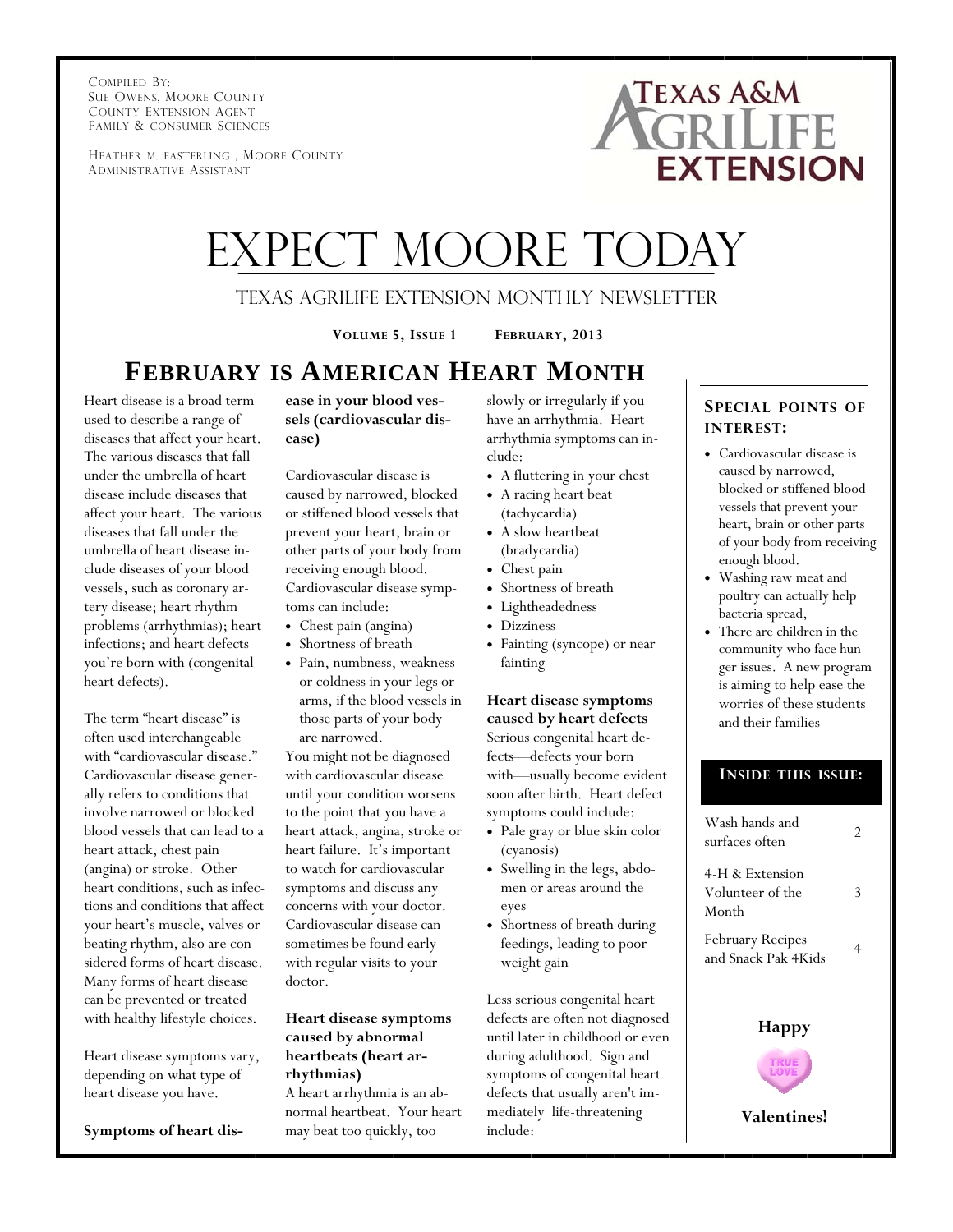VOLUME 5, ISSUE 1 PAGE 2

- Easily becoming short of breath during exercise or activity
- Built-up fluid in the heart or lungs
- Swelling in the hands, ankles, or feet

#### **Heart disease symptoms**  caused by thick heart mus- . Myocarditis, which affects the **cle (cardiomyopathy)**

Cardiomyopathy is the thickening and stiffening of heart muscle. In early stages of cardiomyopathy, you may have no symptoms. As the condition worsens, cardiodmyopathy symptoms include:

- Breathlessness with exertion or even at rest
- Swelling of the legs, ankles, and feet.
- Bloating (distention) of the abdomen with fluid
- Fatigue
- Irregular heartbeats that feel rapid, pounding or fluttering
- Dizziness, lightheadedness and Skin rashes or unusual spots

#### fainting

#### **Heart disease symptoms caused by heart infections** There are three types of heart infections:

- Pericarditis, which affects the tissue surrounding the heart (pericardium)
- muscular middle layer of the walls of the heart (myocardium)
- Endocarditis, which affects the inner membrane that seperates the chambers and valves of the heart (endocardium)
- Varying slightly with each type of infection, heart infection symptoms can include:
- Fever
- Shortness of breath
- Weakness or fatigue
- Swelling in your legs or abdomen
- Changes in your heart rhythm
- Dry or persistent cough
- 

#### **Heart disease symptoms caused by valvular heart disease**

The heart has four valves—the aortic, mitral, pulmonary and tricuspid valves—that open and close to direct blood flow through your heart. Valves may be damaged by a variety of conditions leading to narrowing (stenosis), leaking (regurgitation or insufficiency) or improper closing (prolapse). Depending on which valve isn't working properly, valvular heart disease symptoms generally include:

- Fatigue
- Shortness of breath
- Irregular heartbeat or heart murmur
- Swollen feet or ankles
- chest pain

#### • Fainting (syncope)

#### **When to see a doctor**

Seek emergency medical care if you have these heart disease

- symptoms:
- Chest pain • Shortness of breath
- Fainting

Heart disease is easier to treat when it's detected early, so talk to your doctor about any concerns you have about your heart health. If you don't have known heart disease but are concerned about developing heart disease, talk to your doctor about steps you can take to reduce your heart disease risk. This is especially important if you have a family history of heart disease.

If you think you may have heart disease, based on new signs or symptoms you've been having, make an appointment to see your doctor.

http://mayoclinic.com

Illness-causing bacteria can survive in many places around your kitchen, including your hands, utensils, and cutting boards.

Unless you wash your hands, utensils, and surfaces the right way, you could spread bacteria to your food, and your family.

#### **Wash hands the right way—for 20 seconds with soap and running water.**  Washing your hands the right way can stop the spread of illness—causing bacteria.

- Wet your hands with warm or cold running water and apply soap.
- Rub your hands together to make a lather and scrub them well. Be sure to scrub the backs of your hands, between your fingers, and under your nails. Bacteria can hide out there too!
- Continue rubbing hands for at least 20 seconds. Need a timer? Hum "Happy Birthday" from beginning to end twice.
- Rinse your hands well under running water.
- Dry your hands using a clean towel or air dry.

#### **Wash surfaces and utensils after each use.**

Bacteria can be spread throughout the kitchen and get onto cutting boards, utensils, and countertops. To prevent this:

- Use paper towels or clean cloths to wipe up kitchen surfaces or spills. Wash cloths often in the hot cycle of your washing machine.
- Wash cutting boards, dishes, utensils, and counter tops with hot, soapy water after preparing each food item and before you go on to the next

item.

**Wash Hands and Surfaces Often** 

 As an extra precaution, you can use a solution of 1 tablespoon of unscented, liquid chlorine bleach in 1 gallon of water to sanitize washed surfaces and utensils.

#### **Wash fruits and veggiesbut not meat, poultry, or eggs!**

Did you know that—even if you plan to peel fruits and veggies—it's important to wash them first because bacteria can spread from the outside to the inside as you cut or peel them?

Here's how to wash all your produce effectively….

- 1. Cut away any damaged or bruised areas.
- 2. Rinse produce under running water. Don't use soap, detergent, bleach, or commercial produce washes.
- 3. Scrub firm produce—like

melons or cucumbers—with a clean produce brush.

- 4. Dry produce with a paper towel or clean cloth towel...and you're done.
- 5. The good news? Bagged produce marked "pre-washed" is safe to use without further washing.

#### **Why not wash meat, poultry, and eggs?**

Washing raw meat and poultry can actually help bacteria spread, because their juices may splash onto (and contaminate!) your sink and countertops. All commercial eggs are washed before sale. Any extra handling of the eggs, such as washing, may actually increase the risk of cross-contamination, especially if the shell becomes cracked.

http://www.foodsafety.gov

Food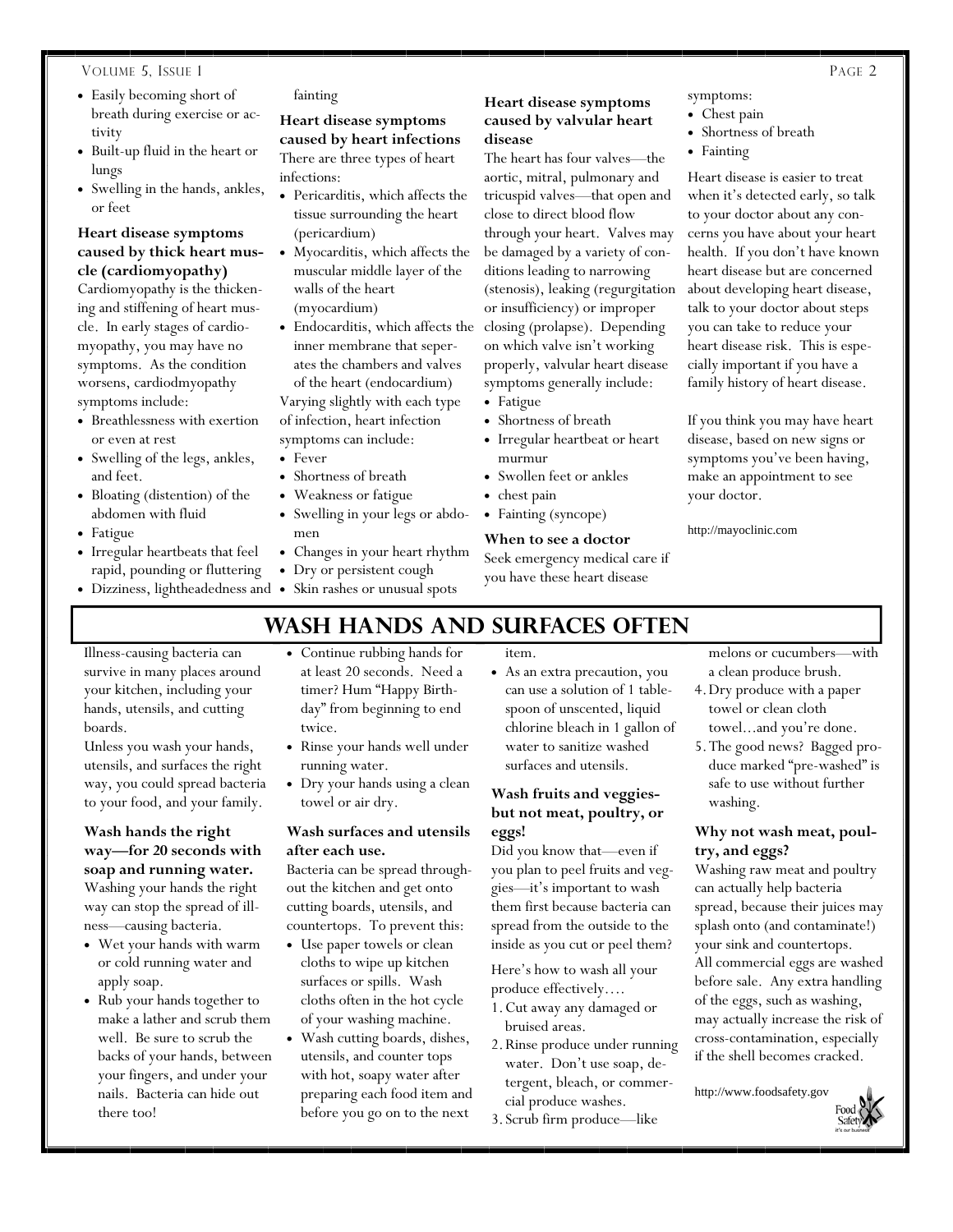#### VOLUME 5, ISSUE 1

Extension & 4-H Volunteers for February

Hip, Hip, Hurray for the volunteers we are saluting this month. Volunteers, Tiffany Turner and Melissa Dickey along with her children, Hannah and Mateo, assisted with conducting nutrition training for the kindergarten classes of Cactus Elementary School.

Tiffany instructed the children on the importance of eating a healthy diet, utilizing the MyPlate eating recommendations. Melissa and her son, Mateo, taught the importance of physical activity in creating and maintaining a healthy lifestyle. Hannah assisted in

teaching the importance of hand washing and preparing healthy snacks. As a result of these volunteers teaching nutritional concepts, these kindergarteners gained knowledge for elements of a healthier lifestyle.

Thank you to these wonderful volunteers who made it possible to conduct nutritional education impacting about 100 youth, teachers and instructional aides at Cactus Elementary.

## **Donations Needed!**

Moore County 4-H Parent Leaders will be offering a community service craft event for all school aged children of Moore County on Friday, March 22, 2013. This event gives our area youth the opportunity to participate in the joy of crafting. This one night program will offer approximately twenty craft booths from which youth can choose several projects. The goal is to expose youth to activities that can provide enrichment to their quality of life and skills to last a lifetime.

The 2012 Craft Rodeo reached over two hundred and fifty youth participants and volunteers. This year, we are expecting more than three hundred youth and volunteers to attend the event, resulting in a greater need for financial resources. Therefore, we are asking you to partner with us through the gift of monetary donations and/or supplies.

Please join Moore County 4-H parents in offering this quality, educational event to the youth of Moore County. Your generosity and support are greatly appreciated.

#### **Pinterest Party**

Are you interested in a community wide Pinterest Party? Sue Owens, Family and Consumer Sciences Agent, is forming a committee and task force to plan and conduct an adult Pinterest event. What kind of event are you interested in? An event where you can make a couple of crafts and recipes; or maybe a walk-around, where you can view what others have made and get ideas of your own. Would you be interested in being on the planning committee? Your help is needed to make this event spectacular.

If you have any topics that you wish to have published in the Expect Moore newsletter, please let the Texas A&M AgriLife Extension Service, Moore County Office know.

Sincerely,

Sue Owens, County Extension Agent-Family & Consumer Sciences



Moore County Office 310 East First Street, Room 100 Dumas, Texas 79029 Phone: 806-935-2593 Fax: 806-934-9765 E-mail: csowens@ag.tamu.edu Website: moore-tx.tamu.edu

Educational programs of Texas AgriLife Extension Service are open to all people without regard to race, color, sex, disability, religion, age, or national origin. The Texas A&M University System, U.S. Department of Agriculture, and the County Commissioners Courts of Texas Cooperating